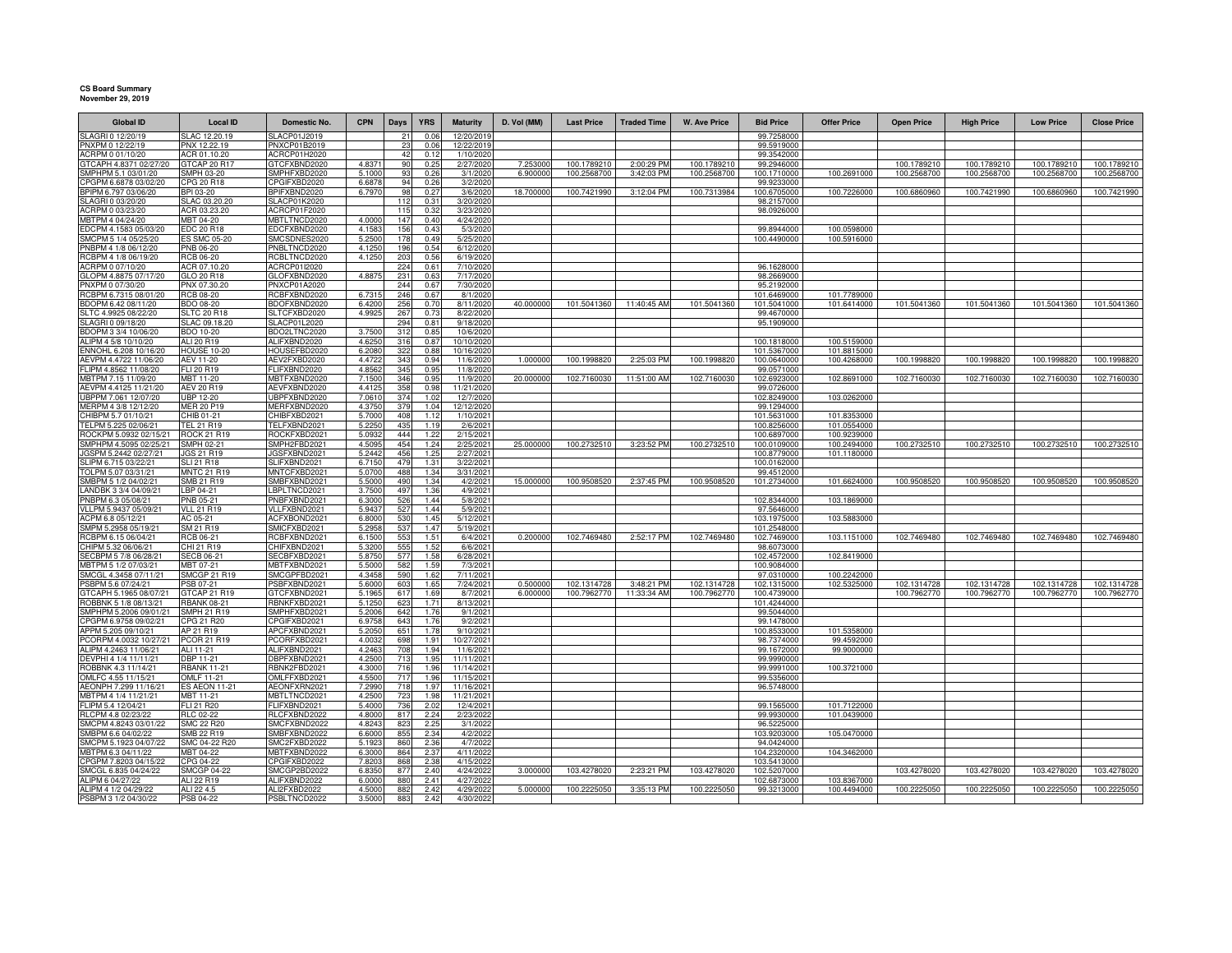| <b>Global ID</b>                                | <b>Local ID</b>                 | Domestic No.                 | <b>CPN</b>      | Days         | <b>YRS</b>               | <b>Maturity</b>         | D. Vol (MM) | <b>Last Price</b> | <b>Traded Time</b> | <b>W. Ave Price</b> | <b>Bid Price</b>          | <b>Offer Price</b> | <b>Open Price</b> | <b>High Price</b> | <b>Low Price</b> | <b>Close Price</b> |
|-------------------------------------------------|---------------------------------|------------------------------|-----------------|--------------|--------------------------|-------------------------|-------------|-------------------|--------------------|---------------------|---------------------------|--------------------|-------------------|-------------------|------------------|--------------------|
| SMPHPM 6.2223 05/17/22                          | SMPH 05-22                      | SMPHFXBD2022                 | 6.2223          | 900          | 2.46                     | 5/17/202                |             |                   |                    |                     | 103.2585000               |                    |                   |                   |                  |                    |
| CHIBPM 3 1/4 05/18/22                           | HIB 05-22                       | HIBLTNC2022                  | 3.2500          | 901          | 2.47                     | 5/18/2022               |             |                   |                    |                     |                           |                    |                   |                   |                  |                    |
| SLTC 5.5796 05/22/22                            | <b>SLTC 22 R20</b>              | SLTCFXBD2022                 | 5.579           | 905          | 2.48                     | 5/22/2022               |             |                   |                    |                     | 101.8064000               | 102.9852000        |                   |                   |                  |                    |
| JBPPM 6 06/03/22                                | JBP 06-22                       | JBPFXBND2022                 | 6.000           | 917          | 2.51<br>2.52             | 6/3/202                 |             |                   |                    |                     | 103.7683000               |                    |                   |                   |                  |                    |
| PNBPM 3 1/4 06/06/22<br>ENNOHL 6.131 07/16/22   | PNB 06-22<br>HOUSE 22 R20       | PNBLTNCD2022<br>HOUSEFBD2022 | 3.250<br>6.131  | 920<br>960   | 2.63                     | 6/6/2022<br>7/16/2022   |             |                   |                    |                     | 97.3461000                |                    |                   |                   |                  |                    |
| SMPM 6.9442 07/16/22                            | SM 22 R19                       | SMICFXBD2022                 | 6.9442          | 960          | 2.63                     | 7/16/2022               |             |                   |                    |                     | 105.2169000               | 106.7403000        |                   |                   |                  |                    |
| AEVPM 5.0056 08/06/22                           | AEV 22 R20                      | AEVFXBND2022                 | 5.005           | 981          | 2.69                     | 8/6/2022                |             |                   |                    |                     | 100.5122000               | 101.7744000        |                   |                   |                  |                    |
| FLIPM 5.3567 08/20/22                           | FLI 22 R20                      | FLIFXBND2022                 | 5.3567          | 995          | 2.72                     | 8/20/2022               | 0.500000    | 102.1783650       | 10:21:16 AM        | 102.1783650         | 97.7827000                | 102.1784000        | 102.1783650       | 102.1783650       | 102.1783650      | 102.1783650        |
| EWPM 4 09/21/22                                 | EW 09-22                        | EWBLTNCD2022                 | 4.000           | 1027         | 2.81                     | 9/21/2022               |             |                   |                    |                     |                           |                    |                   |                   |                  |                    |
| PNBPM 3 3/4 10/27/22<br>AUBPM 4 5/8 11/07/22    | PNB 10-22<br><b>AUB 11-22</b>   | PNB2LTNC2022<br>AUBFXBND2022 | 3.750<br>4.625  | 1063<br>1074 | 2.91<br>2.94             | 10/27/2022<br>11/7/2022 |             |                   |                    |                     | 100.4770000               |                    |                   |                   |                  |                    |
| RCBPM 4.426 11/13/22                            | <b>RCB 11-22</b>                | RCBFXBND2022                 | 4.426           | 1080         | 2.96                     | 11/13/2022              |             |                   |                    |                     | 99.9990000                |                    |                   |                   |                  |                    |
| CHIBPM 3.65 12/02/22                            | CHIB 12-22                      | CHIB2LTN2022                 | 3.650           | 1099         | 3.01                     | 12/2/202                |             |                   |                    |                     |                           |                    |                   |                   |                  |                    |
| ROBBNK 4 1/8 12/16/22                           | <b>RBANK 12-22</b>              | RBANKLTN2022                 | 4.125           | 1113         | 3.05                     | 12/16/2022              |             |                   |                    |                     |                           |                    |                   |                   |                  |                    |
| SMCGL 5 3/8 12/22/22                            | SMCGP 22 R20                    | SMCGPFBD2022                 | 5.375           | 1119         | 3.06                     | 12/22/2022              | 1.000000    | 101.7093720       | 2:29:57 PM         | 101.7093720         | 96.3643000                |                    | 101.7093720       | 101.7093720       | 101.7093720      | 101.7093720        |
| FLIPM 5.0496 01/07/23                           | CPI 01-23 R20                   | CPIFXBND2023                 | 5.049           | 1135         | 3.11                     | 1/7/2023                |             |                   |                    |                     | 98.4428000                |                    |                   |                   |                  |                    |
| RCBPM 3 3/4 02/11/23                            | GB 02-23                        | RCBLTNCD2023                 | 3.750           | 1170         | 3.20                     | 2/11/2023               |             |                   |                    |                     |                           |                    |                   |                   |                  |                    |
| BDOPM 3 5/8 02/18/23<br>GTCAPH 5.0937 02/27/23  | 3DO 02-23<br>TCAP 23 R20        | BDOLTNCD2023<br>GTCFXBND2023 | 3.625<br>5.093  | 1177<br>1186 | 3.22<br>3.25             | 2/18/2023<br>2/27/202   |             |                   |                    |                     | 91.1147000                |                    |                   |                   |                  |                    |
| SMPHPM 5.663 03/01/23                           | SMPH 23 R21                     | SMPHFXBD2023                 | 5.663           | 1188         | 3.25                     | 3/1/202                 |             |                   |                    |                     | 99.0085000                |                    |                   |                   |                  |                    |
| SMCPM 6 1/4 03/19/23                            | <b>SMC 23 R21</b>               | SMCFXBND2023                 | 6.250           | 1206         | 3.30                     | 3/19/202                |             |                   |                    |                     | 104.0858000               | 105.8056000        |                   |                   |                  |                    |
| MBTPM 4 1/2 04/24/23                            | MBT 04-23                       | MBTFXBND2023                 | 4.500           | 1242         | 3.40                     | 4/24/202                |             |                   |                    |                     | 99.9985000                |                    |                   |                   |                  |                    |
| PNBPM 3 7/8 04/26/23                            | PNB 04-23                       | PNBLTNCD2023                 | 3.875           | 1244         | 3.41                     | 4/26/2023               |             |                   |                    |                     |                           |                    |                   |                   |                  |                    |
| EDCPM 4.7312 05/03/23                           | EDC 23 R19                      | EDCFXBND2023                 | 4.731           | 1251         | 3.43                     | 5/3/2023                | 20.000000   | 100.6889420       | 2:54:28 PM         | 100.6889420         | 99.4706000                |                    | 100.6889420       | 100.6889420       | 100.6889420      | 100.6889420        |
| SECBPM 3 7/8 05/08/23                           | <b>SECB 05-23</b>               | SECBLTNC2023                 | 3.875           | 1256         | 3.44                     | 5/8/2023                |             |                   |                    |                     |                           |                    |                   |                   |                  |                    |
| BPIPM 3 3/4 05/24/23<br>ACPM 3.92 07/07/23      | BPI 05-23<br>AC 23 R22          | BPILTNCD2023<br>ACFXBOND2023 | 3.750<br>3.920  | 1272<br>1316 | 3.48<br>3.60             | 5/24/2023<br>7/7/2023   | 6.00000     | 96.7086920        | 2:26:40 PM         | 96.5883680          | 94.0898000                |                    | 96.4680440        | 96.7086920        | 96.4680440       | 96.7086920         |
| SMCGL 4.7575 07/11/23                           | <b>SMCGP 23 R21</b>             | SMCGPFBD2023                 | 4.757           | 1320         | 3.61                     | 7/11/2023               |             |                   |                    |                     | 93.8169000                |                    |                   |                   |                  |                    |
| GLOPM 5.2792 07/17/23                           | GLO 23 R20                      | GLOFXBND2023                 | 5.279           | 1326         | 3.63                     | 7/17/2023               |             |                   |                    |                     | 101.2504000               |                    |                   |                   |                  |                    |
| SMCGL 6 3/4 08/17/23                            | SMCGP 08-23 R21                 | SMCGP2BD2023                 | 6.750           | 1357         | 3.72                     | 8/17/2023               | 4.000000    | 104.2653760       | 3:56:04 PM         | 104.2405060         | 97.3522000                |                    | 104.1658960       | 104.2653760       | 104.1658960      | 104.2653760        |
| UBPPM 4 3/8 08/21/23                            | <b>UBP 08-23</b>                | UBPLTNCD2023                 | 4.375           | 1361         | 3.73                     | 8/21/2023               |             |                   |                    |                     |                           |                    |                   |                   |                  |                    |
| MBTPM 3 1/2 09/19/23                            | MBT 09-23                       | MBTLTNCD2023                 | 3.500           | 1390         | 3.81                     | 9/19/2023               |             |                   |                    |                     |                           |                    |                   |                   |                  |                    |
| ALIPM 7.0239 10/05/23                           | ALI 23 R21<br>ALI 23 R22        | ALI2FXBD2023<br>ALIFXBND2023 | 7.023<br>3.891  | 1406         | 3.85<br>3.86             | 10/5/2023<br>10/7/2023  |             |                   |                    |                     | 103.4868000<br>93.0889000 |                    |                   |                   |                  |                    |
| ALIPM 3.8915 10/07/23<br>PCORPM 4.5219 10/27/23 | <b>PCOR 23 R21</b>              | PCORFXBD2023                 | 4.5219          | 1408<br>1428 | 3.91                     | 10/27/2023              | 4.64000     | 99.3655730        | 9:45:53 AM         | 99.3655730          | 90.0016000                |                    | 99.3655730        | 99.3655730        | 99.3655730       | 99.3655730         |
| SECBPM 4 1/2 11/02/23                           | <b>SECB 11-23</b>               | SECB2LTN2023                 | 4.500           | 1434         | 3.93                     | 11/2/202                |             |                   |                    |                     |                           |                    |                   |                   |                  |                    |
| BDOPM 4 3/8 11/07/23                            | BDO 11-23                       | BDO2LTNC2023                 | 4,375           | 143          | 3.94                     | 11/7/202                | 1.00000     | 100.4274550       | 11:39:03 AM        | 100.4274550         |                           |                    | 100.4274550       | 100.4274550       | 100.4274550      | 100.4274550        |
| FLIPM 5.4333 11/08/23                           | FLI 23 R20                      | FLIFXBND2023                 | 5.433           | 1440         | 3.94                     | 11/8/202                |             |                   |                    |                     | 99.7637000                |                    |                   |                   |                  |                    |
| AEONPH 7.695 11/16/23                           | <b>ES AEON 11-23</b>            | AEONFXRN2023                 | 7.695           | 1448         | 3.96                     | 11/16/202               |             |                   |                    |                     | 94.1545000                |                    |                   |                   |                  |                    |
| AEVPM 4.6188 11/21/23<br>EWPM 4 5/8 12/07/23    | AEV 23 R20<br>EW 12-23          | AEVFXBND2023                 | 4.618<br>4.625  | 1453<br>1469 | 3.98<br>4.02             | 11/21/202<br>12/7/2023  |             |                   |                    |                     | 94.3039000                |                    |                   |                   |                  |                    |
| SMPM 5.159 12/09/23                             | SM 23 R21                       | EWBLTNCD2023<br>SMICFXBD2023 | 5.159           | 1471         | 4.03                     | 12/9/2023               | 5.000000    | 100.5719270       | 9:46:56 AM         | 100.5719270         | 101.1151000               | 102.9530000        | 100.5719270       | 100.5719270       | 100.5719270      | 100.5719270        |
| VLLPM 8 12/21/23                                | <b>VLL 23 R21</b>               | VLLFXBND2023                 | 8.0000          | 1483         | 4.06                     | 12/21/2023              |             |                   |                    |                     | 103.4993000               |                    |                   |                   |                  |                    |
| CHIBPM 4.55 01/12/24                            | CHIB 01-24                      | CHIBLTNC2024                 | 4.550           | 1505         | 4.12                     | 1/12/2024               |             |                   |                    |                     |                           |                    |                   |                   |                  |                    |
| ROBBNK 4 7/8 01/16/24                           | <b>RBANK 01-24</b>              | RBANKLTN2024                 | 4.875           | 1509         | 4.13                     | 1/16/2024               |             |                   |                    |                     |                           |                    |                   |                   |                  |                    |
| FDCPM 6.1458 01/24/24                           | <b>FDC 24 R21</b>               | FDCFXBND2024                 | 6.145           | 1517         | 4.15                     | 1/24/2024               |             |                   |                    |                     | 99.6192000                |                    |                   |                   |                  |                    |
| APPM 7.5095 01/25/24                            | AP 24 R22                       | APCFXBND2024                 | 7.509           | 1518         | 4.16                     | 1/25/2024               |             |                   |                    |                     | 106.6383000               |                    |                   |                   |                  |                    |
| ALIPM 5 01/30/24<br>TELPM 5.2813 02/06/24       | ALI 24 R20<br><b>TEL 24 R21</b> | ALIFXBND2024<br>TELFXBND2024 | 5.000<br>5.281  | 1523<br>1530 | 4.17<br>4.19             | 1/30/2024<br>2/6/2024   |             |                   |                    |                     | 99.9932000<br>94.6898000  | 102.4440000        |                   |                   |                  |                    |
| PSBPM 5 02/09/24                                | PSB 02-24                       | PSBLTNCD2024                 | 5.000           | 153          | 4.20                     | 2/9/2024                |             |                   |                    |                     |                           |                    |                   |                   |                  |                    |
| IGSPM 5.3 02/27/24                              | <b>JGS 24 R20</b>               | JGSFXBND2024                 | 5.300           | 1551         | 4.25                     | 2/27/2024               |             |                   |                    |                     | 94.7231000                |                    |                   |                   |                  |                    |
| SMCPM 5.284 03/01/24                            | <b>SMC 24 R22</b>               | SMCFXBND2024                 | 5.2840          | 1554         | 4.26                     | 3/1/2024                |             |                   |                    |                     | 93.7421000                |                    |                   |                   |                  |                    |
| STIEPM 5.8085 03/23/24                          | STIESG 24 R22                   | STIGFXBD2024                 | 5.8085          | 1576         | 4.32                     | 3/23/2024               |             |                   |                    |                     | 98.7141000                |                    |                   |                   |                  |                    |
| MEGPM 5.3535 03/28/24<br>RCBPM 5 1/2 03/28/24   | <b>MEG 24 R22</b><br>RCB 03-24  | MEGFXBND2024<br>RCBLTNCD2024 | 5.353<br>5,500  | 1581<br>1581 | 4.3 <sup>′</sup><br>4.33 | 3/28/2024<br>3/28/2024  | 4.300000    | 97.0026670        | 9:49:40 AM         | 97.0026670          | 96.6403000                |                    | 97.0026670        | 97.0026670        | 97.0026670       | 97.0026670         |
| TOLPM 5 1/2 03/31/24                            | <b>MNTC 24 R21</b>              | MNTCFXBD2024                 | 5.500           | 1584         | 4.34                     | 3/31/2024               |             |                   |                    |                     | 94.4384000                |                    |                   |                   |                  |                    |
| SMBPM 6 04/02/24                                | <b>SMB 24 R21</b>               | SMBFXBND2024                 | 6.000           | 1586         | 4.34                     | 4/2/2024                |             |                   |                    |                     | 91.9264000                |                    |                   |                   |                  |                    |
| MBTPM 5 3/8 04/04/24                            | MBT 04-24                       | MBT2LTNC2024                 | 5.375           | 158          | 4.35                     | 4/4/2024                |             |                   |                    |                     |                           |                    |                   |                   |                  |                    |
| PBC 5 5/8 04/08/24                              | <b>PBCOM 04-24</b>              | PBCOMLTN2024                 | 5.625           | 1592         | 4.36                     | 4/8/2024                |             |                   |                    |                     |                           |                    |                   |                   |                  |                    |
| PCORPM 7.8183 04/19/24                          | <b>PCOR 24 R22</b>              | PCORFXBD2024                 | 7.8183          | 1603         | 4.39                     | 4/19/2024               | 22.300000   | 108.3588370       | 2:43:54 PM         | 108.4037702         | 109.7839000               |                    | 108.7944940       | 108.7944940       | 108.3588370      | 108.3588370        |
| SMCGL 7.1783 04/24/24                           | SMCGP 04-24 R22                 | SMCGP2BD2024                 | 7.1783          | 1608         | 4.40                     | 4/24/2024               |             |                   |                    |                     | 107.9284000               |                    |                   |                   |                  |                    |
| SMPHPM 5.1683 05/18/24<br>SMPM 5.6125 05/19/24  | SMPH 05-24 R22<br>SM 24 R21     | SMPH2FBD2024<br>SMICFXBD2024 | 5.168<br>5.612  | 163<br>1633  | 4.47<br>4.47             | 5/18/2024<br>5/19/2024  |             |                   |                    |                     | 99.8729000<br>100.0462000 |                    |                   |                   |                  |                    |
| AEVPM 6.0157 06/18/24                           | <b>AEV 24 R23</b>               | AEVFXBND2024                 | 6.015           | 1663         | 4.55                     | 6/18/2024               |             |                   |                    |                     | 101.6562000               |                    |                   |                   |                  |                    |
| MBTPM 3 7/8 07/20/24                            | MBT 07-24                       | MBTLTNCD2024                 | 3.875           | 1695         | 4.64                     | 7/20/2024               |             |                   |                    |                     |                           |                    |                   |                   |                  |                    |
| FFPM 6.0952 07/21/24                            | DD 24 R22                       | DDFXBOND2024                 | 6.095           | 1696         | 4.64                     | 7/21/2024               |             |                   |                    |                     | 93.0468000                | 99.9979000         |                   |                   |                  |                    |
| GTCAPH 5 5/8 08/07/24                           | GTCAP 24 R21                    | GTCFXBND2024                 | 5.625           | 1713         | 4.69                     | 8/7/2024                |             |                   |                    |                     | 88.1001000                |                    |                   |                   |                  |                    |
| VLLPM 5.7512 08/08/24                           | <b>VLL 24 R23</b>               | VLLFXBND2024                 | 5.751           | 1714         | 4.69                     | 8/8/2024                |             |                   |                    |                     | 94.5676000                |                    |                   |                   |                  |                    |
| PNBPM 5 3/4 08/27/24<br>SMPHPM 5.7417 09/01/24  | PNB 08-24<br><b>SMPH 24 R21</b> | PNBLTNCD2024<br>SMPHFXBD2024 | 5.7500<br>5.741 | 1733<br>1738 | 4.75<br>4.76             | 8/27/2024               |             |                   |                    |                     | 98.9397000                |                    |                   |                   |                  |                    |
| ALIPM 4.758 09/30/24                            | ALI 24 R22                      | ALI2FXBD2024                 | 4.7580          | 1767         | 4.84                     | 9/1/2024<br>9/30/2024   |             |                   |                    |                     | 96.8709000                |                    |                   |                   |                  |                    |
| SMCPM 5.55 10/04/24                             | SMC 10-24 R22                   | SMC2FXBD2024                 | 5.550           | 177'         | 4.85                     | 10/4/2024               | 3,000000    | 99.9978400        | 3:56:59 PM         | 99.9978400          | 99.1581000                |                    | 99.9978400        | 99.9978400        | 99.9978400       | 99.9978400         |
| BDOPM 5 3/8 10/12/24                            | <b>BDO 10-24</b>                | BDOLTNCD2024                 | 5.375           | 177          | 4.87                     | 10/12/2024              |             |                   |                    |                     |                           |                    |                   |                   |                  |                    |
| FLIPM 5.6389 12/04/24                           | FLI 24 R21                      | FLIFXBND2024                 | 5.638           | 183          | 5.02                     | 12/4/2024               |             |                   |                    |                     | 99.5202000                |                    |                   |                   |                  |                    |